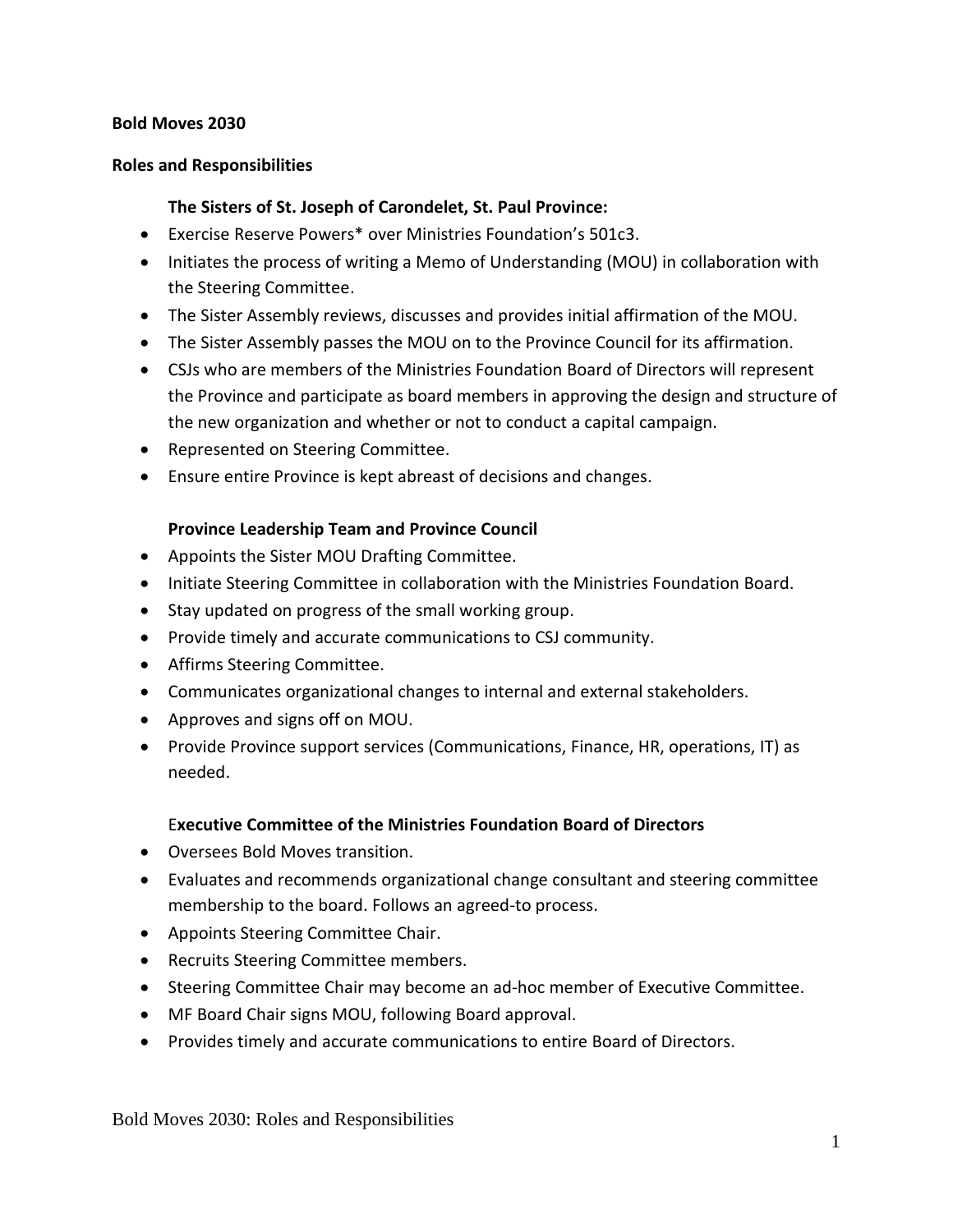### **Sister MOU Drafting Committee\***

- Gathers necessary information, has ongoing dialogue with the Steering Committee, seeks legal review and drafts Memo of Understanding.
- Brings MOU to Sister Assembly for initial affirmation
- Any changes recommended or requested are made and brought to Sister Assembly for affirmation and to Province Council for approval.
- Brings MOU to Ministries Foundation Board of Directors for review and approval.

\*Members can include CSJ members of the Ministries Foundation board and legal, HR and finance leaders as deemed appropriate.

## **Steering Committee**

- Has ongoing dialogue with CSJ MOU Drafting Committee.
- Works with organizational change consultant.
- Based on in-depth knowledge and analysis of the components of the ministries and fundraising and new possibilities relative to Charities Review Council standards, creates a detailed plan to result in a newly designed organization that also includes principles of diversity, equality and inclusion.
- Recommend the newly designed 501c3 organization to the Executive Committee for review, and to the Ministries Foundation Board of Directors for approval.
- Develop the key leader job description and job description for board members for newly designed organization.
- Recommend the Leadership Recruitment Plan and process to the Executive Committee and the Board of Directors for review and approval.
- Recruit and recommend to the board for hiring those selected for leadership role for newly designed organization.
- Update by-laws and review and update Articles of Incorporation, if required.
- Define future governance relationship (Reserve Powers) with Province in consultation with the Executive Committee and the Board of Directors.
- Determines what is required for the newly designed organization to move forward with a capital campaign.
- Has ongoing communication with Executive Committee.
- Assign sub-committee work as deemed necessary.

### **Organizational Change Consultant (TBD)**

• Provide overall project management for the creation of the newly designed organization.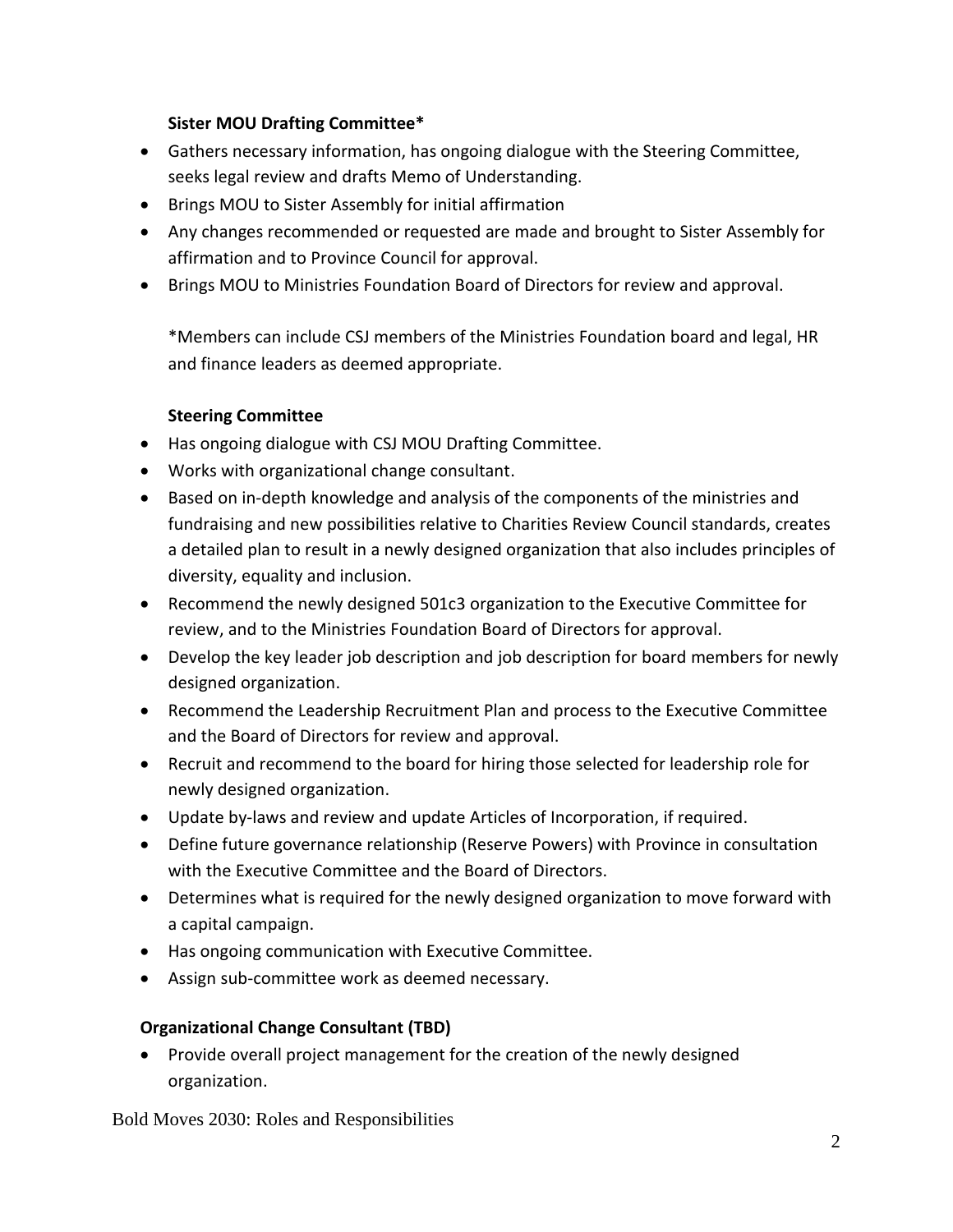- Provides overall expertise in organizational design, and organization planning integrating structure, processes and people that supports the organizational design including principles of diversity, equity and inclusion.
- Guide Steering Committee to create a detailed organization plan that results in a successful launch of a newly designed organization as outlined in the Request for Proposal and as amended.
- Guide Steering Committee to recommend a design for new 501c3 organization.
- Prepare, plan, and provide supporting documents for Executive Committee and the Board of Directors.
- Provide progress to date reports or present findings to Executive Committee and the Board of Directors.

### **Risk Management Sub Committee of the Steering Committee**

- Conduct a due diligence assessment determine the key areas under consideration
- Develop an audit of details of the following:
	- **-** Financial records financial commitments
	- Insurance records type and level of coverage
	- Properties liens, mortgages, operating costs

- Human Resources – Staff and Volunteers – review human resource policies, procedures and accountability (i.e., are there background checks for both employees/volunteers; are there policies in place that staff and employees must sign to protect the organization? are there any pending human resource lawsuits, etc.)

• Determine if the current Information Technology system can effectively support the newly designed organization.

### **Communications Sub Committee of the Steering Committee**

- Determine if the current Communications services and systems can effectively produce the communications required for the newly designed organization: Website Hosting and Design
- Develop a Communications Plan that includes: Key Audiences/Targets; Key Issues/Critical Challenge facing MF and the newly designed organization; Key Objectives, Strategic Initiatives; Key Messages for the CSJ Community and Key Messages for Donors
- Develop an Action Plan that includes Timeframe; Action; Responsible Party, Resources Required; Deadline and Status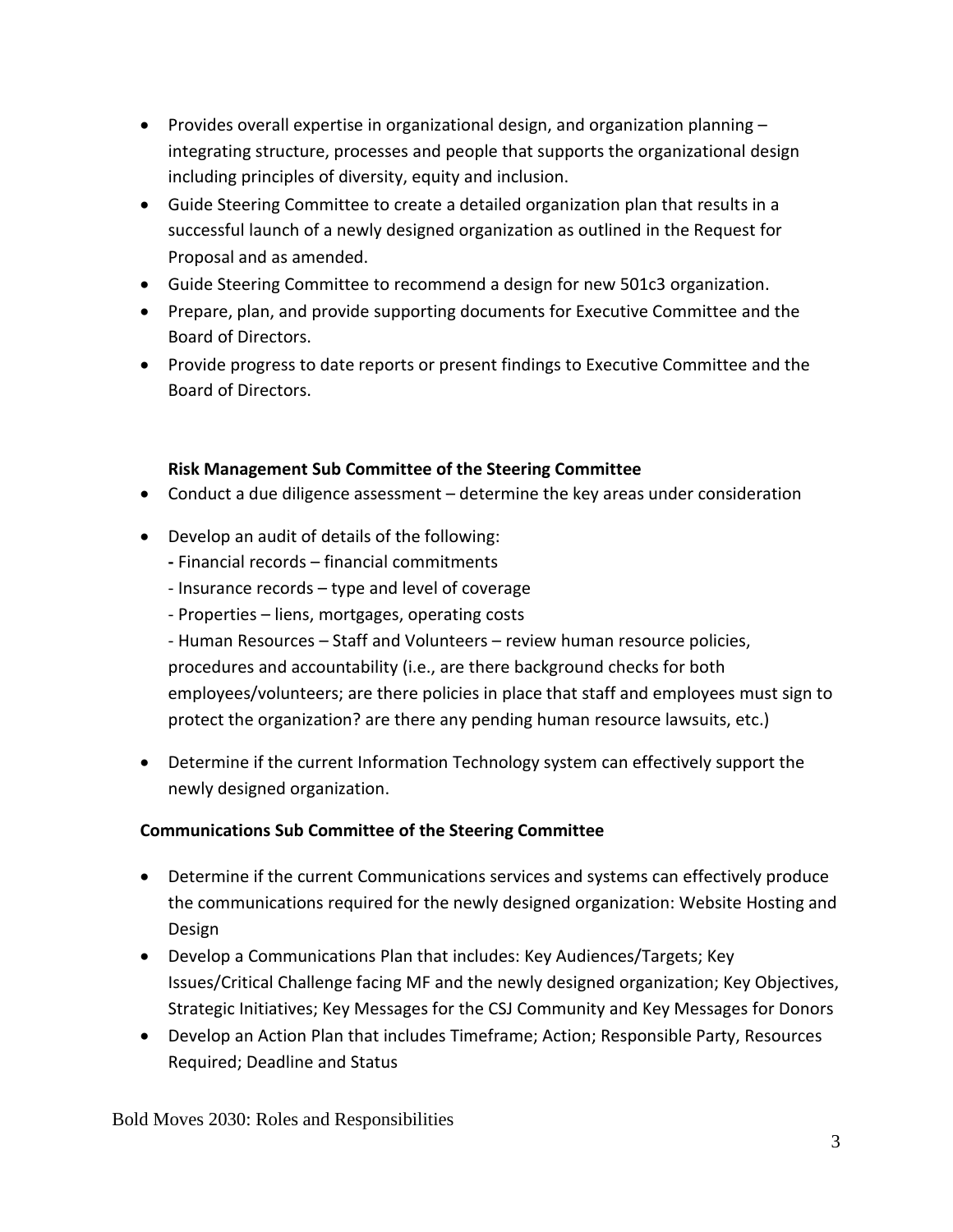#### **Ministries Foundation Board**

- Approves MOU.
- Approves Steering Committee membership and Chair.
- Approves and hires organizational change consultant to support the Steering Committee's work.
- Approves Steering Committee budget.
- Approves the newly designed 501c3 organization.
- Provide key feedback for the vision, design and the structure of the organization.
- Determines the viability, organization and timing of a capital campaign.
- Enlarges the board to include those with expertise the areas needed to be represented and to represent the ministries.
- Approves a campaign, if deemed necessary.

### **Staff Working Group**

• Short term; will disband once MOU is agreed on.

## **Ministries Foundation Staff**

• Provides interim administrative support for Steering Committee at request of Executive Committee.

### **Staffs of WW, LIS, Sarah's, SJW**

- Provide feedback for the vision, design and the structure of the organization.
- Lead ministry into new organization.
- Leads their ministry to align with the Charities Review Council's standards.

# **Province Community (Consociates, SMHC, Friends, Partners in Ministry, Partners in Mission)**

- Provider feedback for the vision, design and structure of the organization.
- Involved in helping with a capital campaign, if the Board of Directors initiates one.

# **Current Reserve Powers:**

### **LIMITATIONS ON BOARD OF DIRECTORS**

Notwithstanding any other provision of these Articles of Incorporation or the By-Laws of the Corporation, no action by the Board of Directors or any officer with respect to any of the following shall be effective without the approval of the Members:

- a. amendment of the Articles of Incorporation of the Corporation;
- b. amendment of the By-Laws of the Corporation;